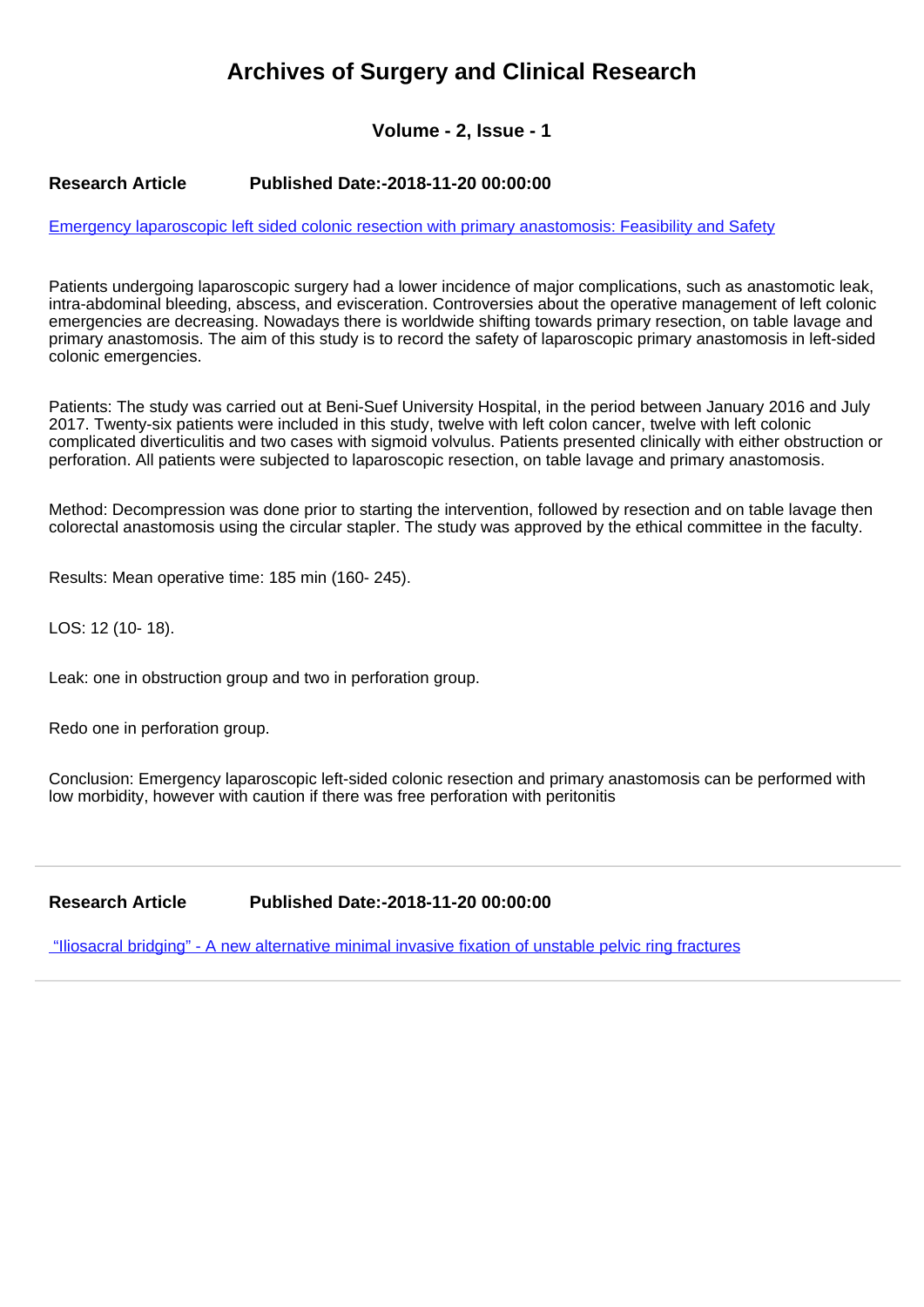Introduction: Fractures of both the anterior and posterior pelvic ring are common injuries in polytrauma and the elderly that extend beyond those of simple low-impact trauma. While conventional X-rays predominantly show the ventral aspect of the injury, computed tomography often detect additional fractures of the sacrum. A large number of these fractures are B-injuries by AO, mainly compression fractures at an advanced age. In addition, the prevalence of pelvic insufficiency fractures caused by osteoporosis rather than subsequent to an obvious trauma is increasing, with such an injury often associated with pain that impairs mobilization. The standard sacroiliac screw fixation is often characterized by loosening and thus failure of the osteosynthesis especially in osteoporotic bone of elderly patients.

Method: A new alternative surgical minimal invasive technique, the "iliosacral bridging", stabilizes the fractures of the sacrum with an internal fixation from S1 pedicle of the uninjured side to the ilium on the affected side. The combination of this internal fixation with the standard single sacroiliac screw on the injured side allows an immediate full weight bearing and pain free mobilization. We present a case series of 8 patients.

Results: The clinical and radiological analysis analogous to the pelvic-outcome-score brought forward that 2 patients showed an excellent and 2 patient a good result. The other 4 patients achieved sufficient results.

Conclusions: The "iliosacral bridging" we have introduced in the present study provides evidence of an expected increased stability of the pelvis after B-injuries

### **Case Report Published Date:-2018-10-17 00:00:00**

[Intra-abdominal testicular tumour--A case report](https://www.clinsurgeryjournal.com/articles/ascr-aid1019.pdf)

A 35-year-old man presented with swelling in the lower abdomen for 2 months. He was found to have left undescended testis. An ultrasound scan showed a solid floating pelvic mass. His chest x-ray and tumour markers for testicular cancer were normal. Exploratory laparotomy revealed the left intra-abdominal testicular tumour. Intra-abdominal left orchiectomy was performed. The patient made an uneventful recovery. Histology showed immature seminoma. A mass in the lower abdomen with a cryptorchidic testis strongly points towards the diagnosis of malignancy in abdominal testis. To prevent this complication all undescended testis gets orchiopexy before 2nd year or orchiectomy in post-adolescent life. But some cases remain unnoticed, which leads to this kind of presentation. So, we decided to present this rare and interesting case of intra-abdominal testicular tumour.

**Case Report Published Date:-2018-10-17 00:00:00**

[Actinomycosis of the appendix](https://www.clinsurgeryjournal.com/articles/ascr-aid1020.pdf)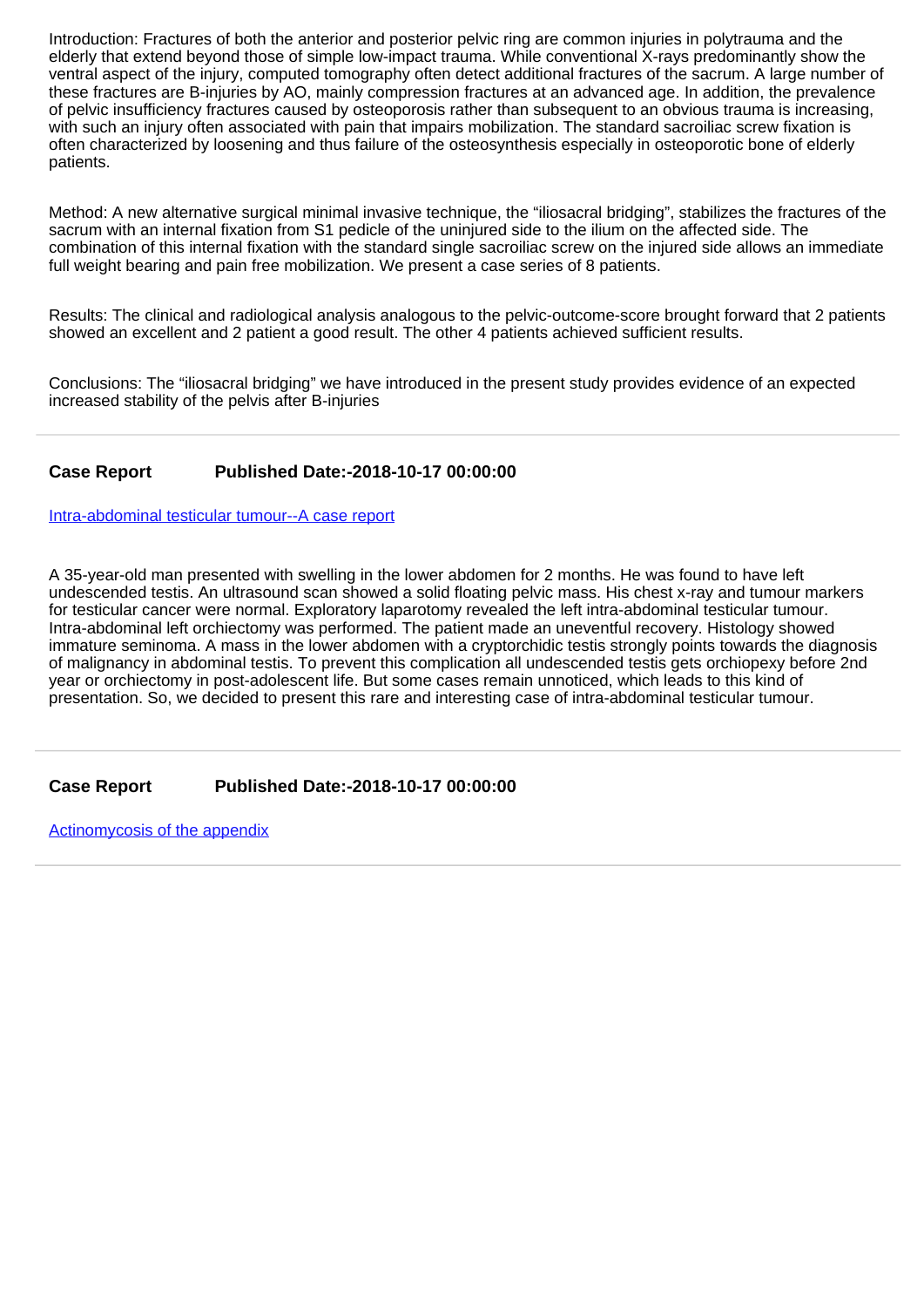A 40 year old woman presented to the emergency department with acute on chronic abdominal pain in her right iliac fossa. On history her pain had been present for over 6 months and had previously been investigated with ultrasound, CT and a diagnostic laparoscopy several months prior to presentation. Her pain had acutely worsened over the preceding two weeks. This was associated with two days of diarrhoea but nil other systemic symptoms. Her medical history was significant for immunosuppression with tacrolimus, azathioprine and prednisone post renal transplant for IgA nephropathy [1]. Her abdominal examination was unremarkable other than tenderness in her right iliac fossa and a palpable non-tender renal transplant. Her inflammatory markers, electrolytes and urine microscopy were unremarkable. She was further investigated with an ultrasound which demonstrated nil complications with her transplant and a non-contrast CT (due to contrast allergy). Her CT demonstrated a faecolith within the appendiceal lumen but no signs of acute appendicitis (Figure 1). Due to ongoing pain and CT finding of faecolith she was taken for a diagnostic laparoscopy with appendicectomy.

Figure 1: Non-contrast CT demonstrating faecolith.

Intraoperatively she had a macroscopically normal appendix and no other cause for the patients symptoms could be identified. A laparoscopic appendicectomy was performed with no complications. Her pain persisted postoperatively and she was discharged post operative day two with analgesia. Histology subsequently revealed actinomyces-like organisms consistent with actinomycosis of the appendix (Figure 2). Her case was discussed with the Infectious diseases team and she was started on an extended course of oral amoxicillin [2].

Figure 2: High Powered H&E stain & gram stain of actinomyces like organisms

### **Research Article Published Date:-2018-08-23 00:00:00**

[Laparoscopic Cholecystectomy: Challenges faced by beginners our perspective](https://www.clinsurgeryjournal.com/articles/ascr-aid1018.pdf)

Background: Laparoscopic cholecystectomy is gold standard and most widely performed surgery for gallstone disease all over the world. Surgeons entering into the field of laparoscopic surgery for the first time faces challenges that are different from those with experienced hands. We in this study tried to enumerate the various such challenges and also recommend few steps to counter them.

Aims & Objectives: To study the challenges faced by new surgeons in laparoscopic cholecystectomy and recommendations to reduce them.

Material & Methods: This study was carried out in a medical college in the department of General and Minimal Access surgery. In this retrospective study, ten general surgeons working as senior residents in in this medical college over a period of 3 years having never performed laparoscopic surgery in past were included.

Results: A total of 50 cases, five operated by each surgeon with minimal assistance by senior surgeon in few cases. Operative time varied from 90 to 120 minutes. The various technical challenges faced by the new surgeon were in the Creation of Pneumoperitoneum, Creation of second port (epigastric port 10mm), Gallbladder Retraction and Dissection at calot's triangle, Dissection at gallbladder bed and Removal of the gallbladder from epigastric port.it has been observed that following various simple steps will abate these technical difficulties for these beginners while doing laparoscopic cholecystectomy.

Conclusion: Laparoscopic cholecystectomy is the most commonly performed minimal access surgical procedure nowadays and almost all the new surgeons enter the world of laparoscopic surgery via this surgery. Knowing and following the above recommendations will help them abate the technical challenges generally faced during the initial phase in the laparoscopic field.

**Case Report Published Date:-2018-08-14 00:00:00**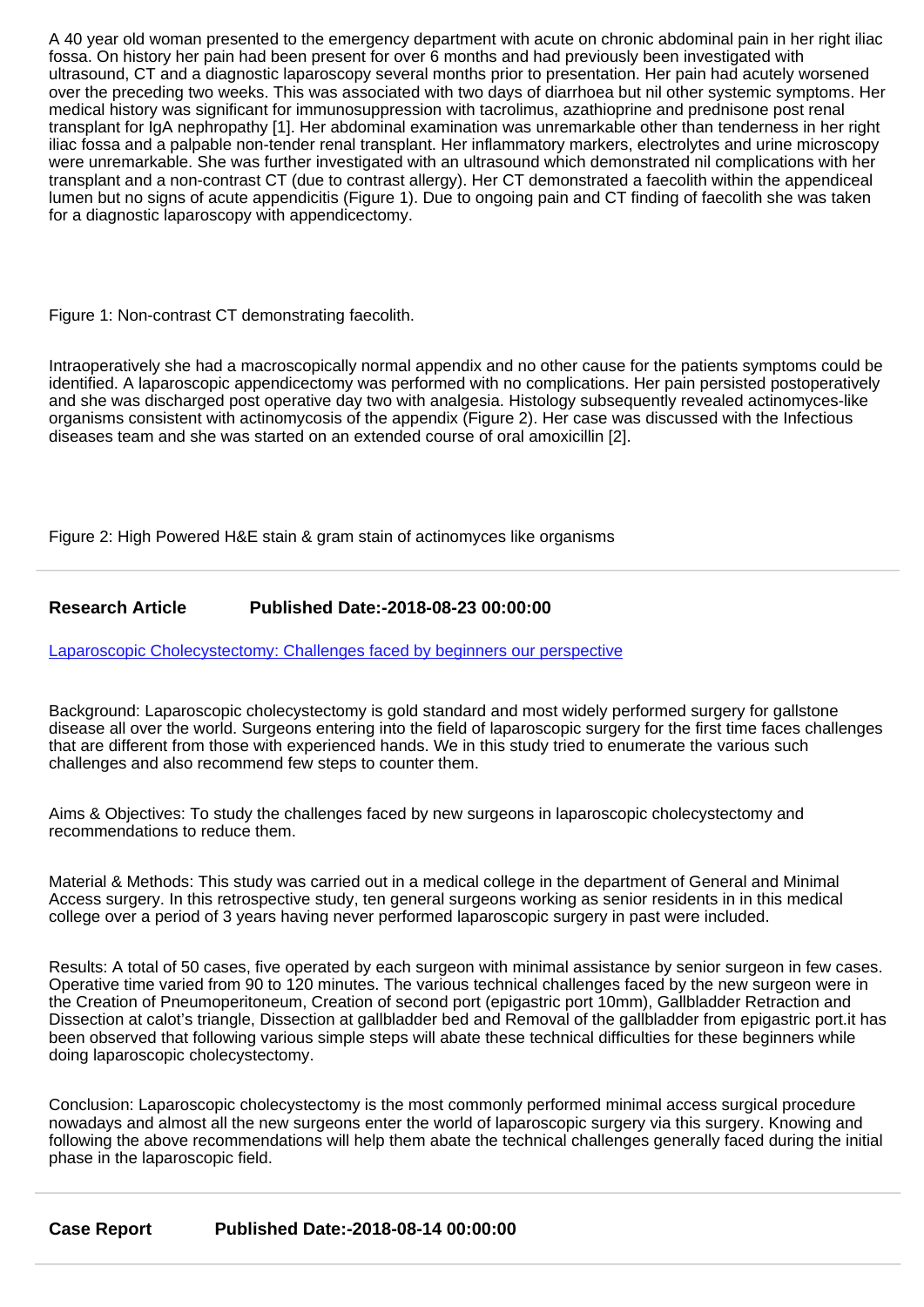[Gossypiboma due to a retained surgical sponge following abdominal hysterectomy, complicated by intestinal](https://www.clinsurgeryjournal.com/articles/ascr-aid1017.pdf) [migration and small bowel obstruction- A Case Report](https://www.clinsurgeryjournal.com/articles/ascr-aid1017.pdf)

A gossypiboma is a mass of cotton material from any source, left in a body cavity after a surgical procedure. This enhances the morbidity, cost of treatment and potential mortality to the patient with the addition of medicolegal issues. We report a case of a 32 year old lady who presented with complaints of central abdominal pain and vomiting for 1 month, fever for 20 days and non-passage of flatus and faeces for 5 days. She had undergone a total abdominal hysterectomy 4 months prior. On clinical examination, adhesive small intestinal obstruction was suspected. On CECT evaluation, a gossypiboma was suggested to have possibly migrated into the small bowel. Laparotomy revealed the presence of clumped bowel loops, which on dissection got torn and showed a gauze like material within the bowel lumen. A diagnosis of gossypiboma with intestinal migration of a retained surgical sponge was ascertained. The possibility of a gossypiboma, particularly in previously operated cases, must be kept in mind and measures must be taken to prevent such incidences.

### **Letter to Editor Published Date:-2018-06-20 00:00:00**

[The Essential Role of Esophagogastroduodenoscopy Prior to bariatric surgery](https://www.clinsurgeryjournal.com/articles/ascr-aid1016.pdf)

We read with interest the case report entitled "Dieulafoy's Lesion related massive Intraoperative Gastrointestinal Bleeding during Single Anastomosis Gastric Bypass necessitating total Gastrectomy: A Case Report" published in Archives of Surgery and Clinical Research b Ashraf Imam et al. [1]. We appreciate the authors for managing such a complicated case and for sharing their experience but, we have some conflict about the management, and we wanted to add some comments regarding the importance of EGD before bariatric surgery.

In the published case, no preoperative EGD was done and the authors mentioned that Dieulafoy's Lesion is very unlikely to be diagnosed in the routine endoscopy. We agree with that statement but, it is not a good reason to eliminate this diagnostic modality before surgery. Though controversial, there is growing evidence which supports the importance of routine EGD prior to obesity surgery [2]. This may alter the surgical or medical plan for the obese patient, Furthermore, we have a different opinion about this patient's management and, we wanted to share this with the authors.

In the reported patient, after control of the bleeding during gastrojejunal anastomosis, the OAGB(One Anastomosis Gastric Bypass) concluded successfully but, the patient was re-intubated because of severe bloody emesis at the recovery room and then an arterial bleeding point in the posterior wall of the lesser curvature close to the esophagogastric junction was found. This does not illustrate the reason for the huge gastric remnant seen at the laparoscopy because it was at least 200 cm far from the pouch and backwards flow of blood is very unlikely. Our opinion is, due to 90% diagnostic rate and about 75-100% success in hemostasis, on-table EGD should have a more highlighted role in treatment of the reported case [3].

Even if the pouch was dilated, it was not rational to perform a total gastrectomy in such an unstable patient and a laparoscopic pouch resection followed by Roux- en-y esophagojejunostomy could be a better choice in our point of view. Moreover, Feeding gastrostomy could be a better option rather than feeding jejunostomy, if needed.

In summary the essential role of endoscoy for screening the patients before bariatric surgery and, for the management of complications (though controversial), should always be kept in mind by bariatric surgeons.

#### **Research Article Published Date:-2018-05-02 00:00:00**

[Scrotal Hydroceles not associated with Patent Processus Vaginalis in Children](https://www.clinsurgeryjournal.com/articles/ascr-aid1015.pdf)